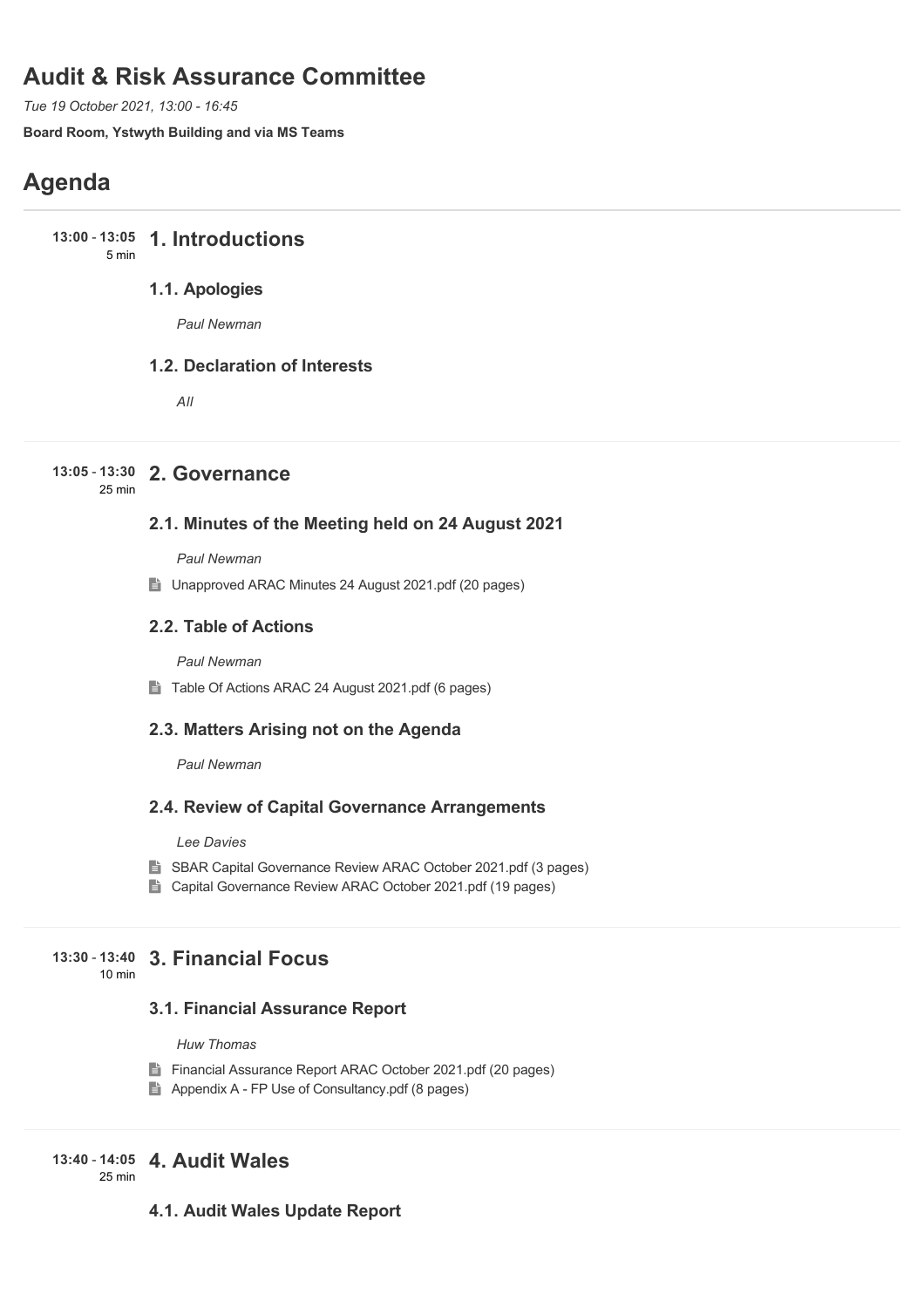*Audit Wales*

Audit Wales Update ARAC October 2021.pdf (10 pages)

### **4.2. Structured Assessment 2021: Phase 2 - Corporate Governance and Financial Management**

*Audit Wales/Joanne Wilson/Huw Thomas* DEFERRED to 14 December 2021

#### **4.3. Orthopaedic Services Follow-up**

*Audit Wales/Andrew Carruthers* DEFERRED to 14 December 2021

#### **4.4. Review of the Sustainable Use of RTT Monies**

*Audit Wales/Andrew Carruthers* DEFERRED to 14 December 2021

#### **4.5. Supporting Staff Wellbeing during COVID-19**

*Audit Wales/Lisa Gostling* DEFERRED to 14 December 2021

### **4.6. Quality Governance Arrangements**

*Audit Wales/Mandy Rayani*

Review of Quality Governance Arrangements - Hywel Dda UHB.pdf (36 pages)

#### **5. Clinical Audit 14:05** - **14:20** 15 min

### **5.1. Clinical Audit Update**

*Mandy Rayani*

■ Clinical Audit Update ARAC October 2021.pdf (7 pages)

#### **6. BREAK 14:20** - **14:30** 10 min

#### **7. NWSSP - Audit and Assurance Services - Internal Audit 14:30** - **16:10** 100 min

#### **7.1. RCP Medical Records Keeping Standards Internal Audit Update**

*Dr Philip Kloer*

**RCP Medical Records Keeping Standards Update ARAC October 2021.pdf (12 pages)** 

### **7.2. Internal Audit Plan Progress Report**

*James Johns*

- SBAR IA Plan Progress Report ARAC October 2021.pdf (3 pages)
- IA Plan Progress Report ARAC October 2021.pdf (11 pages)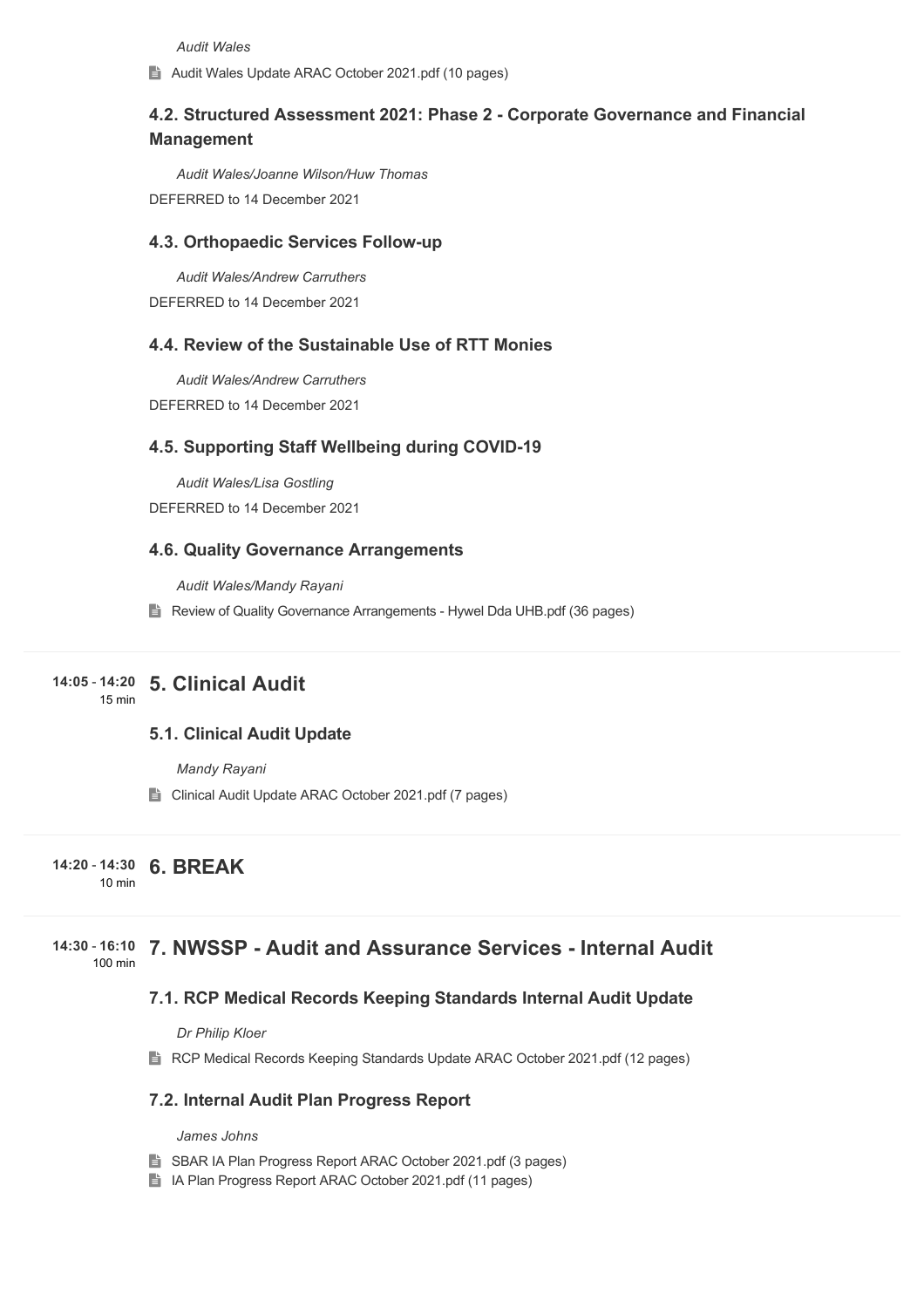### **7.3. Discharge Processes Review**

*James Johns/Andrew Carruthers/Jill Paterson*

**E** Discharge Processes Review Final IA Report.pdf (13 pages)

### **7.4. Women & Child Health Directorate Governance Review (Reasonable Assurance)**

*James Johns/Andrew Carruthers*

■ Women & Child Health Directorate Governance Review Final IA Report.pdf (14 pages)

#### **7.5. Medical Staff Recruitment (Reasonable Assurance)**

*James Johns/Andrew Carruthers*

**E** Medical Staff Recruitment Final IA Report.pdf (14 pages)

### **7.6. Waiting Lists Risk Management (Reasonable Assurance)**

*James Johns/Andrew Carruthers*

■ Waiting Lists Risk Management Final IA Report.pdf (12 pages)

#### **7.7. Restart of Elective Work/Planned Recovery**

*James Johns/Andrew Carruthers*

DEFERRED to later point due to operational pressures

#### **7.8. PPH Directorate Governance Review (Reasonable Assurance)**

*James Johns/Andrew Carruthers*

**PPH Directorate Governance Review Final IA Report.pdf (15 pages)** 

### **7.9. Mental Health & Learning Disabilities Directorate Governance Review (Reasonable Assurance)**

*James Johns/Andrew Carruthers*

**E** MHLD Directorate Governance Review Final IA Report.pdf (13 pages)

#### **7.10. Annual Recovery Plan and Planning Objectives (Reasonable Assurance)**

*James Johns/Lee Davies*

**Annual Recovery Plan & Planning Objectives Final IA Report.pdf (12 pages)** 

#### **7.11. Mental Health Patient Administration System**

*James Johns/Huw Thomas*

DEFERRED to 14 December 2021

### **7.12. Directorate Review: Therapies**

*James Johns/Alison Shakeshaft* DEFERRED to 14 December 2021

#### **7.13. Corporate Governance**

*James Johns/Joanne Wilson* DEFERRED to 14 December 2021

### **7.14. Non Clinical Agency Spend**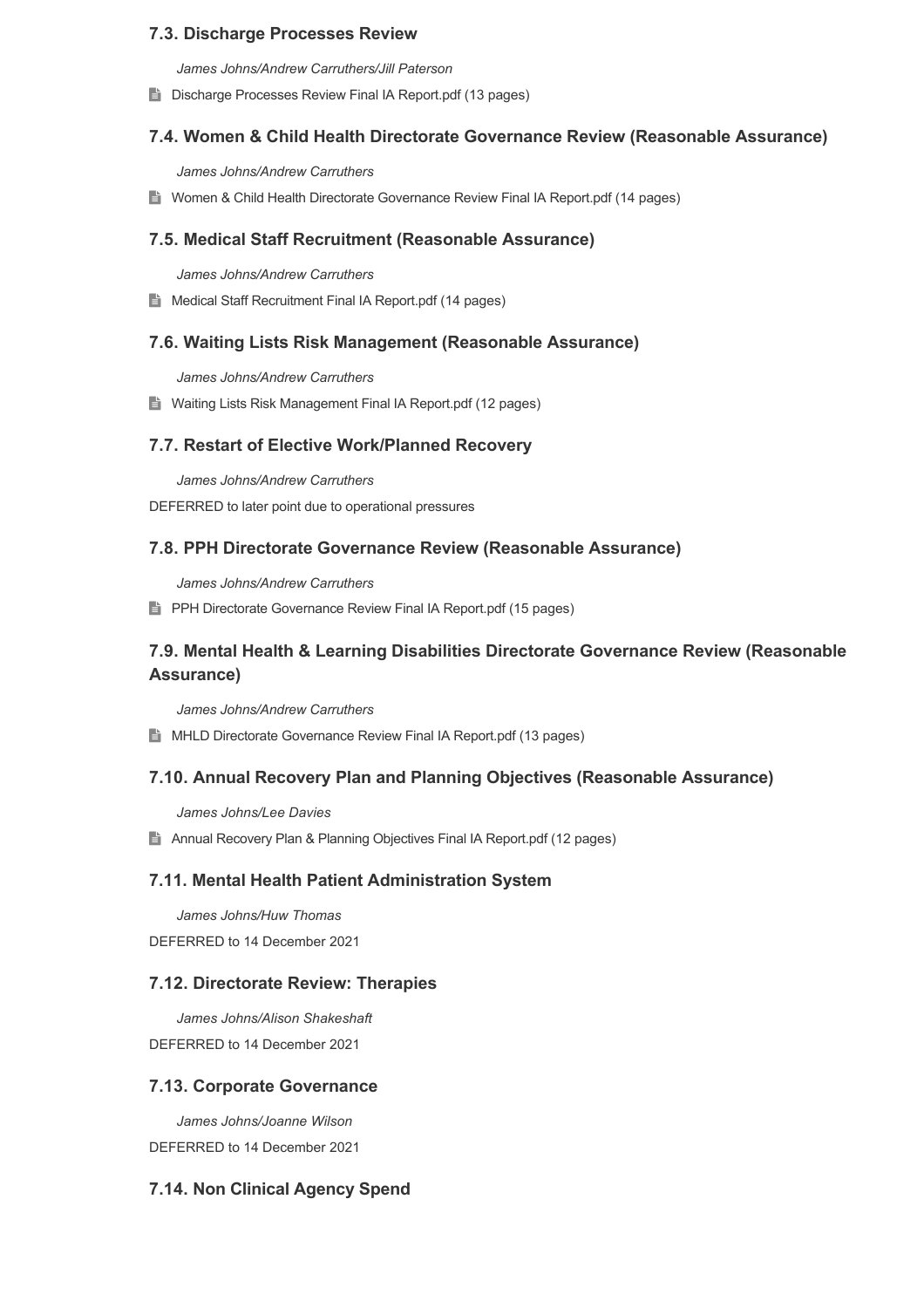#### **8. Assurance and Risk 16:10** - **16:30** 20 min

### **8.1. Audit Tracker**

#### *Joanne Wilson*

- Audit Tracker ARAC October 2021.pdf (9 pages)
- Appendix 1 Audit and Inspection Tracker October 2021.pdf (21 pages)
- Appendix 2 Open and Closed Reports October 2021.pdf (2 pages)

### **8.2. Planning Objectives Update**

*Paul Newman/Joanne Wilson*

- **Planning Objectives Update ARAC October 2021.pdf (5 pages)**
- Appendix 1 PO Update ARAC October 2021.pdf (3 pages)

### **8.3. Quality, Safety & Experience Assurance Committee Assurance Report around the Discharge of their Terms of Reference**

*Mandy Rayani*

**■ QSEAC Assurance Report ARAC October 2021.pdf (6 pages)** 

### **9. Counter Fraud 16:30** - **16:35**

5 min

### **9.1. Counter Fraud Update**

#### *Ben Rees*

- SBAR Counter Fraud Update ARAC October 2021.pdf (2 pages)
- Counter Fraud Update ARAC October 2021 FINAL.pdf (5 pages)
- Appendix 1 Counter Fraud Newsletter Autumn 2021.pdf (4 pages)

### **10. For Information 16:35** - **16:40**

5 min

### **10.1. National Internal Audit Reports (Limited Assurance)**

NONE TO REPORT

### **10.2. Post Payment Verification Progress Report**

**PPV Progress Report.pdf (3 pages)** 

### **10.3. Audit & Risk Assurance Committee Work Programme 2021/22**

Audit Work Programme 2021-22.pdf (11 pages)

#### **11. Any Other Business 16:40** - **16:40** 0 min

# *All*